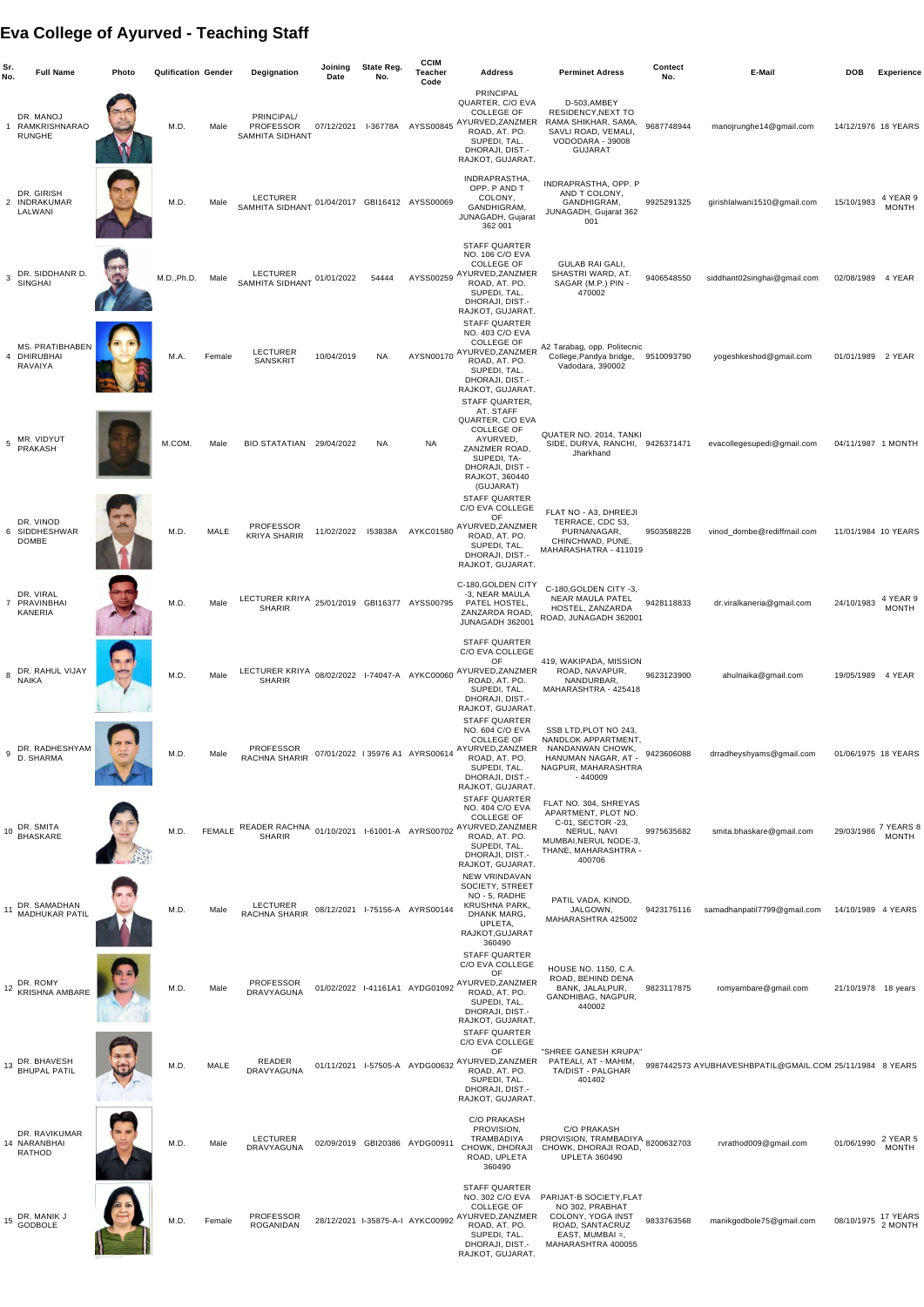| DR. AMOL<br>16 SURESH<br><b>CHOUGULE</b>                        |                       | M.D.   | Male        | <b>READER ROGA</b><br><b>NIDAN</b>       | 14/10/2019 |                                 | 163261-A AYRN00296              | <b>STAFF QUARTER</b><br>NO. 603 C/O EVA<br><b>COLLEGE OF</b><br>AYURVED, ZANZMER<br>ROAD, AT. PO.<br>SUPEDI, TAL.<br>DHORAJI, DIST.-<br>RAJKOT, GUJARAT. | GAVALEWADI ROAD,<br>WARD NO. 2,<br>KHANDERAJURE,<br>SANGLI, MAHARASTRA<br>416410                                                   | 7588588108 | chouguleamol68@gmail.com                             | 18/02/1987 6 YEARS  |                           |
|-----------------------------------------------------------------|-----------------------|--------|-------------|------------------------------------------|------------|---------------------------------|---------------------------------|----------------------------------------------------------------------------------------------------------------------------------------------------------|------------------------------------------------------------------------------------------------------------------------------------|------------|------------------------------------------------------|---------------------|---------------------------|
| DR. BALDEV<br>17 VIRABHAI<br>PAMPANIYA                          |                       | M.D.   | Male        | <b>LECTURER ROG</b><br><b>NIDAN</b>      | 23/12/2019 | 35616                           | AYRN00599                       | <b>NEAR AHIR GIRLS</b><br>HOSTEL, VADALA<br>FATAK, SHAPUR,<br>JUNAGADH 362205<br>(GUJARAT)                                                               | AT - AAJITHA, TA -<br>VERAVAL, DIST - GIR<br>SOMNATH, PIN 362268                                                                   | 7411185009 | baldevpampaniya12@gmail.com                          | 20/06/1993          | 2 YEAR 1<br><b>MONTH</b>  |
| DR. MANISHA<br>18<br><b>CHIKHLE</b>                             |                       | M.D.   | Male        | <b>PROFESSOR</b><br>RASASHASTRA          |            |                                 | 01/02/2022 I-50738-A AYRB00566  | <b>STAFF QUARTER</b><br>C/O EVA COLLEGE<br>OF<br>AYURVED, ZANZMER<br>ROAD, AT. PO.<br>SUPEDI, TAL.<br>DHORAJI, DIST.-<br>RAJKOT, GUJARAT.                | PLOT NO. 86 & 87,<br>SECTOR - 19, KAMOTHE,<br>NR. CRITICARE<br>HOSPITAL, NAVI MUMBAI -<br>410209                                   | 9320902784 | manishachikhale09@rediffmail.com 04/07/1983 11 years |                     |                           |
| DR. NASHIR<br>19 NURMAHMAD<br><b>PARMAR</b>                     |                       | M.D.   | Male        | READER.<br><b>RASASHASTRA</b>            |            |                                 |                                 | BAGH-E-AYESHA<br>MAA, DARBARGADH<br>01/12/2016 GBI17996 AYRB00525 ROAD, AT. UPLETA<br>DIST - Rajkot,<br>Gujarat, 360490                                  | BAGH-E-AYESHA MAA,<br>DARBARGADH ROAD, AT. 9429878600<br>UPLETA DIST - Rajkot,<br>Gujarat, 360490                                  |            | nashirayur@gmail.com                                 | 31/07/1988          | 7 YEARS 7<br><b>MONTH</b> |
| DR. KUNAL<br>20 DEVENDRA<br>GURAV                               |                       | M.D.   | Male        | <b>LECTURER</b><br>RASASHASTRA           |            |                                 | 01/01/2020 I-67745-A AYRB01146  | <b>DWARKADHIS</b><br><b>SOCIETY MAIN</b><br>ROAD, NEAR<br>MAHADEV TEMPLE,<br>AT - UPLETA, DIST -<br>RAJKOT, GUJARAT                                      | 55/b DONDE COLONY,<br><b>GONDUR ROAD,</b><br>DEOPUR,<br>DHULE, Maharashtra,<br>424001                                              | 9766134921 | kunalgurav1438@gmail.com                             | 13/01/1987          | 3 YEARS<br>10 MONTH       |
| DR. DYUTI<br>21 MANISHBHAI<br>PANDYA                            |                       | M.D.   | Female      | <b>PROFESSOR</b><br><b>SWASTHAVRITTA</b> |            |                                 | 01/01/2018 GBI14309 AYKC00736   | <b>STAFF QUARTER</b><br>NO. 406 C/O EVA<br><b>COLLEGE OF</b><br>AYURVED, ZANZMER<br>ROAD, AT. PO.<br>SUPEDI, TAL.<br>DHORAJI, DIST.-<br>RAJKOT, GUJARAT. | UMASUT' VRINDAVAN<br>SOCIETY, STREET NO. 3<br>B/H LOC COLONY, NEAR<br>S.B. SHARMA WORLD<br>SCHOOL, JAMNAGAR -<br>361006 GUJARAT.   | 9664917012 | dyutidave@yahoo.co.in                                | 29/08/1980 11 YEARS |                           |
| DR. HARESH<br>22 BAVNJIBHAI<br><b>RUPARELIA</b>                 |                       | M.D.   | Male        | <b>PROFESSOR</b><br><b>SWASTHWRITTA</b>  |            |                                 | 18/08/2018 GBI11189 AYKC01903   | <b>STAFF QUARTER</b><br>NO. 502 C/O EVA<br><b>COLLEGE OF</b><br>AYURVED, ZANZMER<br>ROAD, AT. PO.<br>SUPEDI, TAL.<br>DHORAJI, DIST.-<br>RAJKOT, GUJARAT. | "SHREE HARI" 175-A,<br>VALKESHWARI NAGRI,<br>OPP. MAHALAXMI<br>RESIDENCY, JAMNAGAR -<br>361008 GUJARAT.                            | 9427977376 | amc40gaon@rediffmail.com                             | 25/02/1969 11 YEARS |                           |
| DR.<br>GUNVANTKUMAR<br>23<br><b>KACHARABHAI</b><br><b>NAYAK</b> | <b>Ruth</b>           | M.D.   | <b>MALE</b> | <b>LECTURER</b><br><b>SWASTHA VRUTA</b>  | 22/05/2021 | GBI8925                         | AYKC03027                       | "SNEHA", JAWAHAR<br>SOCIETY, STREET<br>NO 3, UPLETA                                                                                                      | "SNEHA", JAWAHAR<br>SOCIETY, STREET NO 3, 9726625200<br><b>UPLETA</b>                                                              |            | gunvant.nayak@gmail.com                              | 03/02/1958 8 MONTH  |                           |
| <b>MRS KRISHNA</b><br>24 DINESHBHAI<br><b>BHEDA</b>             |                       | D.Y.N. | Female      | YOGA TEACHER 01/01/2019                  |            | <b>NA</b>                       | <b>NA</b>                       | <b>KRISHNA</b><br>RESIDENCY, OPP.<br>POLICE HEAD<br>QUARTER,<br>DANGARWADA,<br>JAMNAGA, 361008                                                           | KRISHNA RESIDENCY,<br>OPP. POLICE HEAD<br>QUARTER,<br>DANGARWADA,<br>JAMNAGA, 361008                                               | 8140405544 | tsssupedi@gmail.com                                  | 04/06/1984 2 YEAR   |                           |
| DR. VAISHALI R.<br>25<br>CHAWARDOL                              |                       | M.D.   | Female      | <b>PROFESSOR</b><br><b>BALROGA</b>       |            |                                 | 01/01/2022 1 26582 A1 AYKC00942 | <b>STAFF QUARTER</b><br>NO. 302 C/O EVA<br><b>COLLEGE OF</b><br>AYURVED, ZANZMER<br>ROAD, AT. PO.<br>SUPEDI, TAL.<br>DHORAJI, DIST.-<br>RAJKOT, GUJARAT. | SAPTGIRINARAG, PUSAD,<br>DIST - YAVATMAL,<br>MAHARASHATRA -445204                                                                  | 9422126129 | dr.vaisu777@gamail.com                               | 07/07/1971 18 YEARS |                           |
| DR.GANESH<br>26 SUDHAKAR<br><b>BODADE</b>                       |                       | M.D.   | Male        | READER BALROGA 01/03/2021                |            | 160511A                         | AYKC01035                       | <b>STAFF QUARTER</b><br>NO. 105 C/O EVA<br><b>COLLEGE OF</b><br>AYURVED, ZANZMER<br>ROAD, AT. PO.<br>SUPEDI, TAL.<br>DHORAJI, DIST.-<br>RAJKOT, GUJARAT. | SHRIRAM NAGAR, AT.<br>PIMPALGAON RAJA<br>KHAMGAON, BULDANA,<br>MAHARASHTRA.                                                        | 9503087195 | drganananya@gmail.com                                | 30/11/1985          | 8 YEAR 2<br><b>MONTH</b>  |
| DR FAIZZEHRA<br>27 RIYAZHUSSAIN<br><b>VAKIL</b>                 |                       | M.D.   | Female      | <b>LECTURER</b><br><b>BALROG</b>         |            |                                 | 01/01/2020 GBI-20626 AYKB00546  | <b>STAFF QUARTER</b><br>NO. 405 C/O EVA<br><b>COLLEGE OF</b><br>AYURVED, ZANZMER<br>ROAD, AT. PO.<br>SUPEDI, TAL.<br>DHORAJI, DIST.-<br>RAJKOT, GUJARAT. | <b>BAPU MAHETA NI SERI, AT</b><br>- BHAVNAGAR, GUJARAT, 9408968814<br>364001                                                       |            | fvakil137@gmail.com                                  | 20/01/1993          | 2 YEAR 1<br><b>MONTH</b>  |
| DR. MANOJKUMAR<br>28 LALITKUMAR<br><b>JOSHI</b>                 | <b>Called</b> Charles | M.D.   | Male        | <b>PROFESSOR</b><br><b>AGADTANTRA</b>    |            | 01/11/2018 GBI-11230-3 AYRB0105 |                                 | <b>STAFF QUARTER</b><br>NO. 501 C/O EVA<br><b>COLLEGE OF</b><br>AYURVED, ZANZMER<br>ROAD, AT. PO.<br>SUPEDI, TAL.<br>DHORAJI, DIST.-<br>RAJKOT, GUJARAT. | 101, SHANTI KUNJ APP., 7,<br>PATEL COLONY MAIN<br>ROAD, B/H DEEP<br>BHAVAN, JAMNAGAR<br>361008                                     | 9824228598 | drmanoj.jam@gmail.com                                | 31/08/1969 11 YEARS |                           |
| DR. RAHUL<br>29 HARISHCHANDRA<br>ARSUDE                         | 西面                    | M.D.   | Male        | <b>READER</b><br><b>AGADTANTRA</b>       | 08/12/2021 | I-65594-E                       | AYAT00253                       | <b>NEW VRINDAVAN</b><br>SOCIETY, STREET<br>NO - 5, RADHE<br><b>KRUSHNA PARK,</b><br>DHANK MARG,<br>UPLETA,<br>RAJKOT, GUJARAT<br>360490                  | <b>NEAR SOMESHWAR</b><br>TEMPLE, AT -<br><b>GHATNANDUR, TA -</b><br>AMBAJOGAI, DIST - BEED,<br>MAHARASHTRA - 431519                | 9890145335 | ayuvaidyarahul@gmail.com                             | 23/04/1985          | 6 YEARS 7<br><b>MONTH</b> |
| DR. SHANTANU<br>30 BRIJENDRAKUMAR<br><b>PAURANIK</b>            |                       | M.D.   | Male        | <b>LECTURER</b><br><b>AGADTANTRA</b>     | 01/10/2019 | 49805                           | AYAT00306                       | <b>STAFF QUARTER</b><br>NO. 103 C/O EVA<br><b>COLLEGE OF</b><br>AYURVED, ZANZMER<br>ROAD, AT. PO.<br>SUPEDI, TAL.<br>DHORAJI, DIST.-<br>RAJKOT, GUJARAT. | S/O VRIJENDRA KUMAR<br>PAURANIK, B-161,<br>PALACE ORCHARD,<br>KOLAR ROAD, HUZUR,<br><b>BHOPAL, MADHYA</b><br><b>PRADESH 462042</b> | 9424037367 | dr.shantanupauranik@gmail.com                        | 26/07/1980          | 2 YEAR 6<br><b>MONTH</b>  |
| DR. SANDIP<br>31 ASHOKRAO<br><b>DESHMUKH</b>                    |                       | M.S.   | Male        | <b>READER STRI</b><br><b>ROG</b>         | 28/12/2017 | 151462A                         | AYPS00052                       | <b>STAFF QUARTER</b><br>NO. 601 C/O EVA<br><b>COLLEGE OF</b><br>AYURVED, ZANZMER<br>ROAD, AT. PO.<br>SUPEDI, TAL.<br>DHORAJI, DIST.-<br>RAJKOT, GUJARAT. | ROYAL HOSPITAL, OPP.<br>S.T. STAND, BHUINJ TAL<br>WAL, DIST - SATARA,<br>MAHARASTRA.                                               |            | 8600028463 drsandipdeshmukh1983@gmail.com 14/03/1983 |                     | 11 YEARS<br>9 MONTH       |